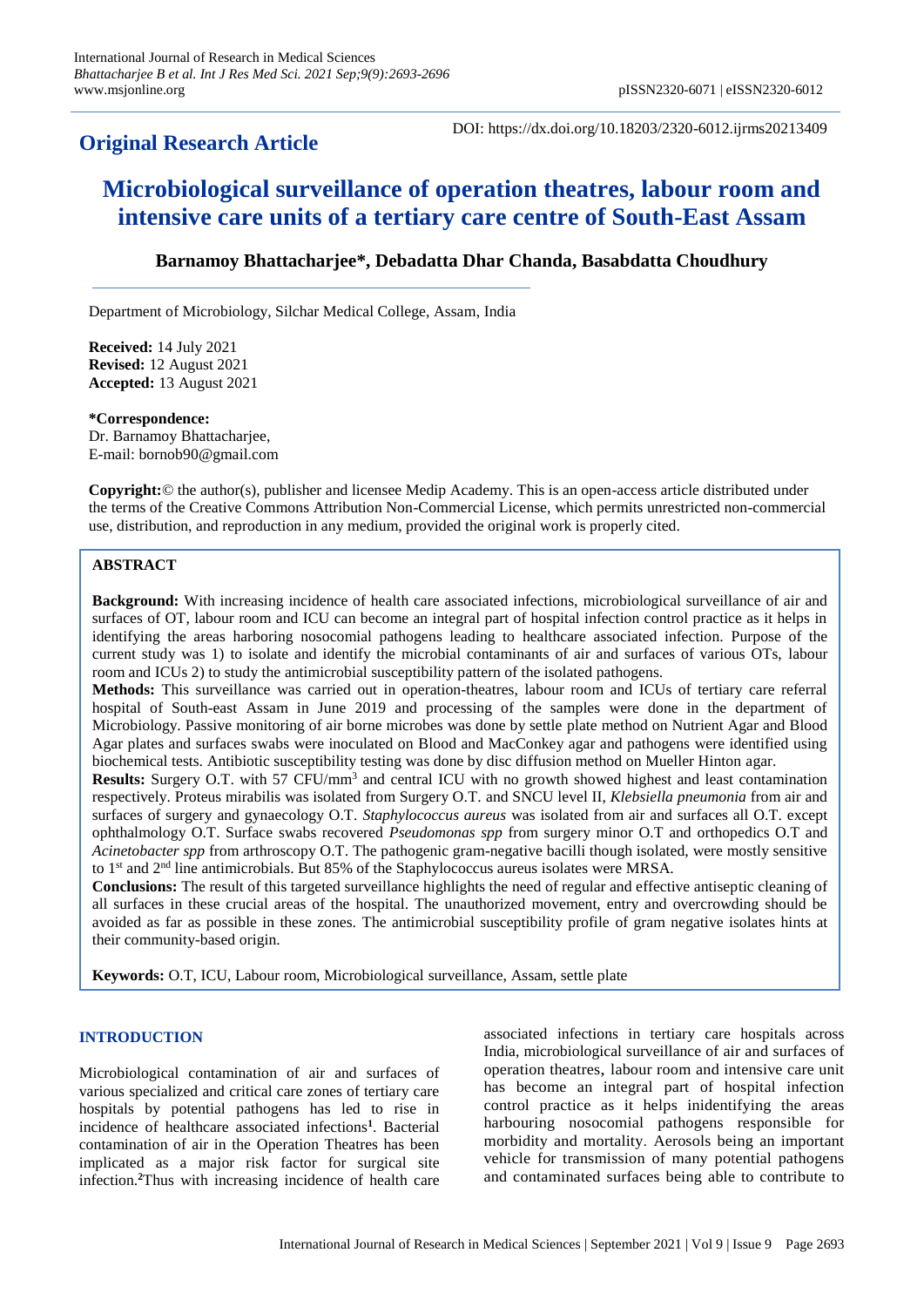dissemination and transmission of vancomycin resistant Enterococcus (VRE), methicillin resistant *Staphylococcus aureus* (MRSA), extended spectrum beta lactamase (ESBL) producers, molds etc, microbiological surveillance of air and environmental surface sampling though not recommended routinely by CDC but when undertaken as per indications, it gives us a picture of the impact of execution of infection control measures, routine cleaning practices and pattern of antimicrobial resistance of the hospital flora. 3

#### *Aim and objectives*

Aim and objectives of current study were to isolate and identify the microbial contaminants of air and surfaces of various operation theatres, labour room and intensive care units of the tertiary care hospital of South-East Assam and to study the antimicrobial susceptibility pattern of the isolated nosocomial pathogens for research purpose.

#### **METHODS**

This one-time cross-sectional surveillance study was carried out in operation theatres, labour room and intensive care units of general medicine, cardiology, anaesthesiology and paediatrics of the only tertiary care health care centre of South-east Assam in June 2019 and processing of the samples were done in Bacteriology section of the department of Microbiology.

Passive monitoring of air borne microbes was done by settle plate method on nutrient agar and blood agar plates following 1,1,1 method and surfaces were sampled at an angle of 30° using swabs moistened with nutrient broth followed by inoculation on Blood and MacConkey agar and subsequent incubation at 37°C for 48 hours. After incubation, the resultant colonies were counted. The level of bacterial contamination of air, usually expressed as the number of bacteria carrying particles per cubic meter (bcp/m<sup>3</sup> ) or Bioload (B) was estimated using Koch's sedimentation method according to which;

 $C$ fu/m<sup>3</sup>=(a×1000)/(P×t×0.2)

Where, a=the number of colonies on the petri plate, p=the surface measurement of the plate used in  $\text{cm}^2$ , t=the time of exposure of the petri plate in minutes. No growth was reported after 48 hours of incubation. Bacterial colonies were identified using gram stain, motility and routine standard biochemical tests. Antibiotic susceptibility testing was done by Kirby Bauer disc diffusion method on Mueller Hinton agar following clinical and laboratory standards institute (CLSI) 2019 guidelines. Quality Control strains used were *Staphylococcus aureus* ATCC 25923, *Pseudomonas aeruginosa* -ATCC 27853, *Escherichia coli* ATCC 25922, *Klebsiella pneumoniae* ATCC 27736.

#### **RESULTS**

Surgery O.T. with 57 CFU/mm3 and central ICU with no growth (Table 1) even after 48 hours of incubation showed highest and least microbial contamination of air respectively. Proteus mirabilis was isolated from Surgery O.T. and SNCU level II, *Klebsiella pneumoniae* from air and surfaces of surgery and gynecology O.T. (Table 1).

#### **Table 1: Organisms recovered from microbial surveillance of air.**

| <b>Location of</b><br>surveillance | <b>Organism isolated</b><br>by settle plate<br>method | $C$ fu/m <sup>3</sup> |
|------------------------------------|-------------------------------------------------------|-----------------------|
| <b>Surgery major</b><br>$0. T-1$   | Klebsiella<br>pneumoniae                              | 57                    |
| Surgery major<br>$O.T-2$           | Escherichia coli                                      | 15                    |
|                                    | <i>Enterococcus</i><br>species                        | 04                    |
| <b>Surgery minor</b><br>$0. T-1$   | <i>Proteus mirabilis</i>                              | Swarming<br>growth    |
| <b>Surgery minor</b><br>$O.T-2$    | Klebsiella                                            | 12                    |
|                                    | pneumoniae                                            |                       |
|                                    | Staphylococcus<br>aureus                              | 16                    |
|                                    | Staphylococcus                                        |                       |
| <b>Labour room</b>                 | aureus                                                | 23                    |
| <b>C.S O.T.</b>                    | Klebsiella                                            | 51                    |
|                                    | pneumoniae                                            |                       |
| <b>NICU</b>                        | Staphylococcus                                        | 20                    |
|                                    | <i>aureus</i>                                         |                       |
| <b>SCNU</b> level 2                | <i>Proteus mirabilis</i>                              | Swarming<br>growth    |
| <b>SCNU</b> level 3                | Coagulase negative<br>Staphylococcus                  | 30                    |
| ENT major O.T.                     | <b>Bacillus</b> species                               | 5                     |
|                                    | Coagulase negative                                    | 12                    |
|                                    | Staphylococcus                                        |                       |
| <b>ENT</b> minor O.T.              | <i>Micrococcus</i>                                    | 10                    |
|                                    | species                                               |                       |
| <b>Gynaecology</b>                 | Staphylococcus                                        | 36                    |
| major O.T.                         | aureus                                                |                       |
| Gynaecology<br>minor O.T.          | Staphylococcus<br>aureus                              | 14                    |
| <b>Medicine ICU 1</b>              | Staphylococcus                                        |                       |
|                                    | aureus                                                | 31                    |
| <b>Medicine ICU 2</b>              | No growth                                             |                       |
| <b>Central ICU</b>                 | No growth                                             |                       |
| <b>Orthopedics</b>                 | Staphylococcus                                        | 16                    |
| major O.T.                         | aureus                                                |                       |
| <b>Arthroscopy</b>                 | Coagulase negative                                    | 08                    |
| <b>O.T.</b>                        | Staphylococcus                                        |                       |
| Ophthalmology<br><b>O.T.</b>       | <b>Bacillus</b> species<br>Micrococcus                | 03                    |
|                                    | species                                               | 20                    |
|                                    |                                                       |                       |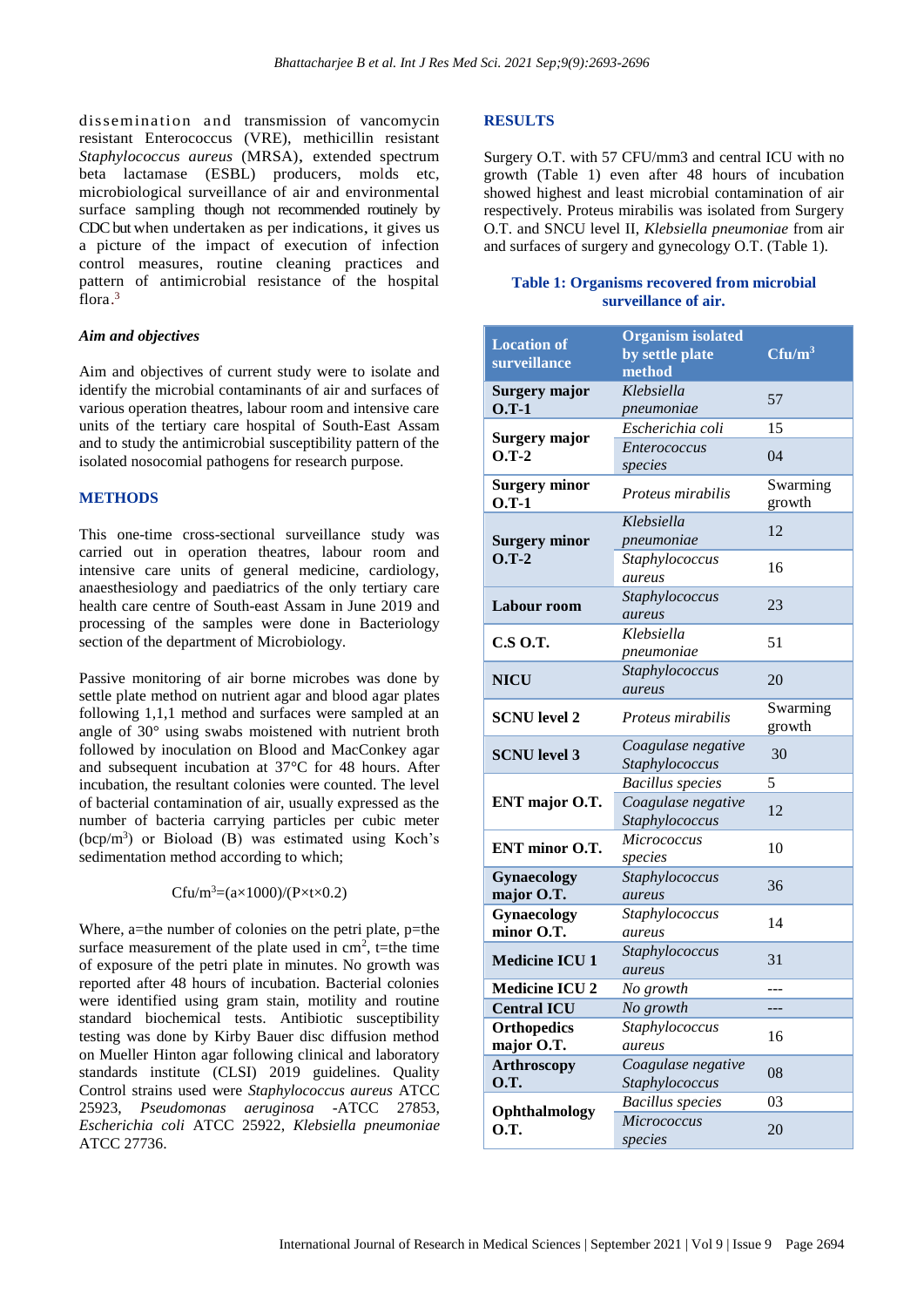#### **Table 2: Organisms isolated from surface sampling of various operation theatres, ICU and labour room.**

| <b>Site of Collection</b><br>of Surface swabs | <b>Organisms isolated in culture</b><br>of Surface swabs |  |
|-----------------------------------------------|----------------------------------------------------------|--|
| Arthroscopy O.T.                              | Acinetobacter lwoffii                                    |  |
| Surgery major                                 | Klebsiella pneumoniae,                                   |  |
| O.T.                                          | Staphylococcus aureus.                                   |  |
| Surgery minor<br><b>O.T.</b>                  | <i>Pseudomonas species</i>                               |  |
| Labour room                                   | No growth                                                |  |
| <b>Caesarian section</b><br>O.T.              | No growth                                                |  |
| <b>NICU</b>                                   | No growth                                                |  |
| <b>SCNU</b>                                   | No growth                                                |  |
|                                               | Staphylococcus aureus,                                   |  |
| Gynaecology O.T.                              | Klebsiella pneumoniae,                                   |  |
|                                               | Escherichia coli.                                        |  |
| <b>Orthopaedics O.T.</b>                      | Staphylococcus aureus,                                   |  |
|                                               | <i>Pseudomonas species</i>                               |  |
| <b>Medicine ICU</b>                           | Staphylococcus aureus                                    |  |
| ENT O.T.                                      | Coagulase negative                                       |  |
|                                               | Staphylococcus, Bacillus spp                             |  |

*Staphylococcus aureus* was isolated from air and surfaces all O.T. except ophthalmology O.T. human commensal floras isolated during microbial surveillance of air included coagulase negative *Staphylococcus, Bacillus spp*  and *Micrococcus spp*. Surface swabs recovered *Pseudomonas spp* from Surgery minor O.T. and orthopedics O.T. and *Acinetobacter spp* from arthroscopy O.T. (Table 2). As far as antimicrobial susceptibility is concerned, 85 % of the *Staphylococcus aureus* isolates (including both air and surfaces) were found to be methicillin resistant *Staphylococcus aureus*. Out of all the gram-negative bacilli isolated, 25% were extended spectrum beta lactamase producers and the nonfermenters were found to be sensitive to all the first and second line oral and injectable antimicrobials. ESBL and MRSA detection was done by phenotypic disc-diffusion method.

#### **DISCUSSION**

As per guideline, bioload in an empty operation theatre should not exceed 35 colony forming unit/ $m<sup>3</sup>$ . This cut off value has been surpassed by bioload of General surgery major O.T. in this study but orthopedics, ophthalmology and ENT O.T. had bioload within this limit. Similar finding has been reported by Yadav et al in their hospital-based study in North-east India, Anjali et al, Kiranmai et al. 4-6 Desai et al from Western India reported highest bioload in urology O.T. <sup>7</sup> As found in this surveillance, the central ICU of this medical college of Assam showed no growth in both aerial sampling and surface sampling, which has not been reported by other point surveillance studies from India.

In this study the most commonly isolated pathogen was Staphylococcus aureus which was detected to be MRSA in 85% cases. Similar prevalence of 72% MRSA in surveillance study had been reported by Deepa et al.<sup>8</sup> On the contrary, Kiranmai et al reported coagulase negative Staphylococcus to be the most common isolate, which view has also been seconded by Yadav et al.4,6 Various gram- negative isolates recovered from surface sampling of operation theatres in this surveillance included *Pseudomonas species, Klebsiella pneumoniae, Escherichia coli*, *Proteus mirabilis*. Similar organisms had been reported to be isolated by Shah et al from Gujarat and Gomatheswari et al from South India and Getachew et al from Ethiopia.8-11 This study found that articles and instruments sterilized by autoclave or boiling did not show growth of any organism.

#### *Limitations*

One limitation of this study was non availability of slit air sampler for active surveillance. But studies like this one prove that in resource limited setting despite being considered a crude method, even passive surveillance through settle plate method can give a clue to high-risk zone of hospital harboring nosocomial pathogens.

#### **CONCLUSION**

The result of this targeted surveillance highlights the need of proper execution of preventive measures for maintaining air quality and preventing contamination in the critical areas and asserts the active role of regular and daily antiseptic cleaning of all surfaces in these crucial areas of the hospital. The unauthorized movement, entry and overcrowding should be avoided as far as possible in these zones. The antimicrobial sensitivity profile of the gram-negative bacterial isolates, hints at their community-based origin but at the same time the high prevalence of MRSA isolate is an alarming issue which should raise a concern among all physicians in favor of judicious use of antibiotics. This being a point prevalence study, we were not able to follow up and document the effect of post surveillance fumigation and cleaning procedures on aerial and surface flora.

#### **ACKNOWLEDGEMENTS**

Authors would like to thank Dr. Anindita Kurmi, postgraduate trainee in M. D. microbiology, Silchar medical college and hospital for supporting the current study.

*Funding: No funding sources Conflict of interest: None declared Ethical approval: The study was approved by the Institutional Ethics Committee*